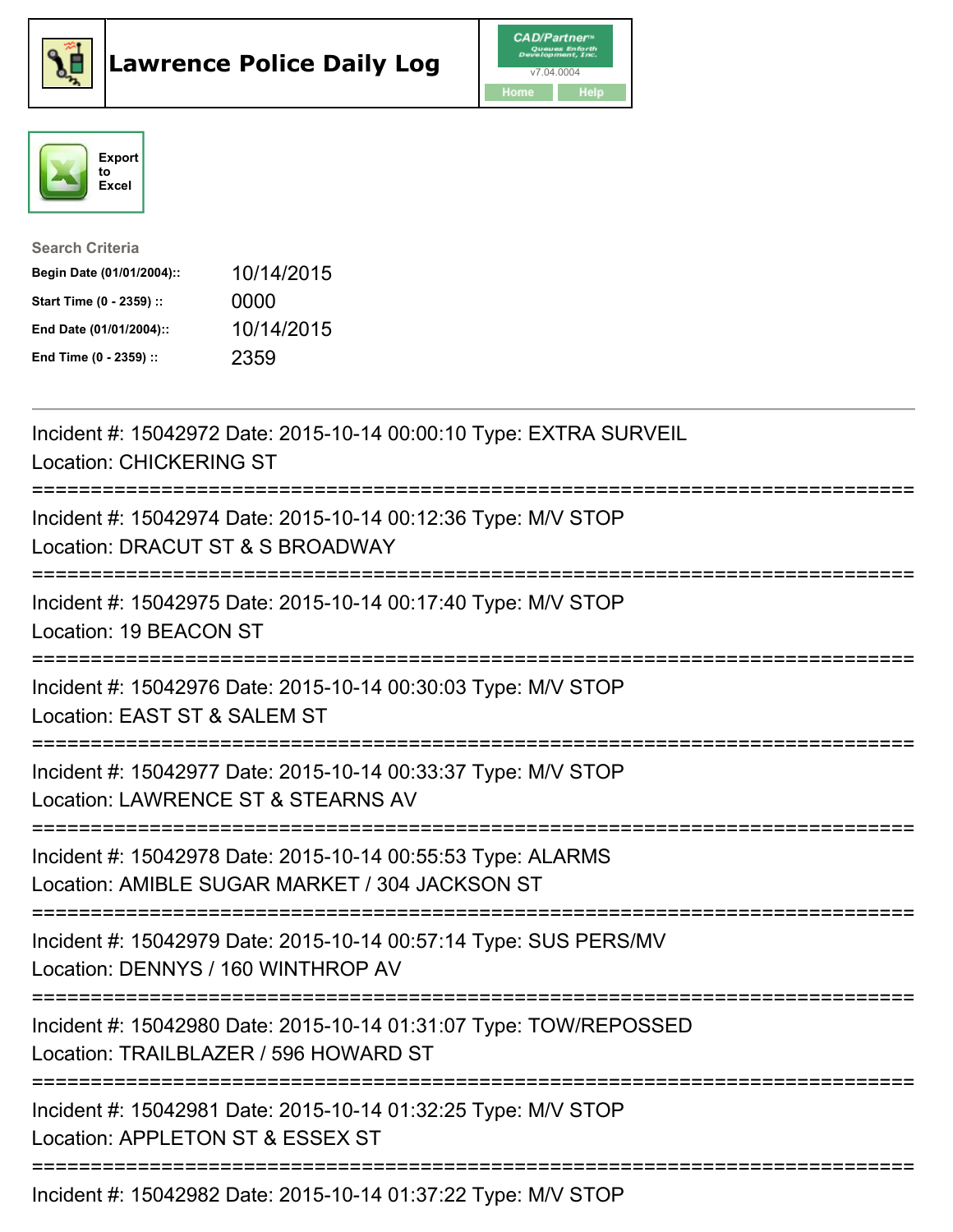| Location: CANAL ST & HAMPSHIRE ST                                                                                              |
|--------------------------------------------------------------------------------------------------------------------------------|
| Incident #: 15042983 Date: 2015-10-14 01:48:39 Type: SPECIAL CHECK<br>Location: RIVER POINTE WY                                |
| Incident #: 15042985 Date: 2015-10-14 01:49:03 Type: MISSING PERS<br>Location: 80 HOLLY ST #2                                  |
| Incident #: 15042984 Date: 2015-10-14 01:50:53 Type: M/V STOP<br>Location: RIVER POINTE WY                                     |
| :===================================<br>Incident #: 15042986 Date: 2015-10-14 02:01:15 Type: M/V STOP<br>Location: 40 SALEM ST |
| Incident #: 15042987 Date: 2015-10-14 02:06:11 Type: M/V STOP<br>Location: FRANKLIN ST & LOWELL ST                             |
| :=======================<br>Incident #: 15042988 Date: 2015-10-14 02:06:16 Type: M/V STOP<br>Location: GRAFTON ST & S UNION ST |
| Incident #: 15042989 Date: 2015-10-14 02:09:34 Type: M/V STOP<br>Location: BROADWAY & CEDAR ST                                 |
| Incident #: 15042990 Date: 2015-10-14 02:10:06 Type: M/V STOP<br>Location: AVON ST & JACKSON ST                                |
| Incident #: 15042991 Date: 2015-10-14 02:16:35 Type: SUS PERS/MV<br>Location: 207 ABBOTT ST                                    |
| Incident #: 15042992 Date: 2015-10-14 02:16:59 Type: M/V STOP<br>Location: AMESBURY ST & LOWELL ST                             |
| Incident #: 15042993 Date: 2015-10-14 02:19:45 Type: M/V STOP<br>Location: BROADWAY & CROSS ST                                 |
| Incident #: 15042994 Date: 2015-10-14 02:20:17 Type: M/V STOP<br>Location: AMES ST & PEARL ST                                  |
| Incident #: 15042995 Date: 2015-10-14 02:22:19 Type: M/V STOP<br>Location: LASALLE AV & S BROADWAY                             |
| Incident #: 15042996 Date: 2015-10-14 02:25:03 Type: TOW/REPOSSED                                                              |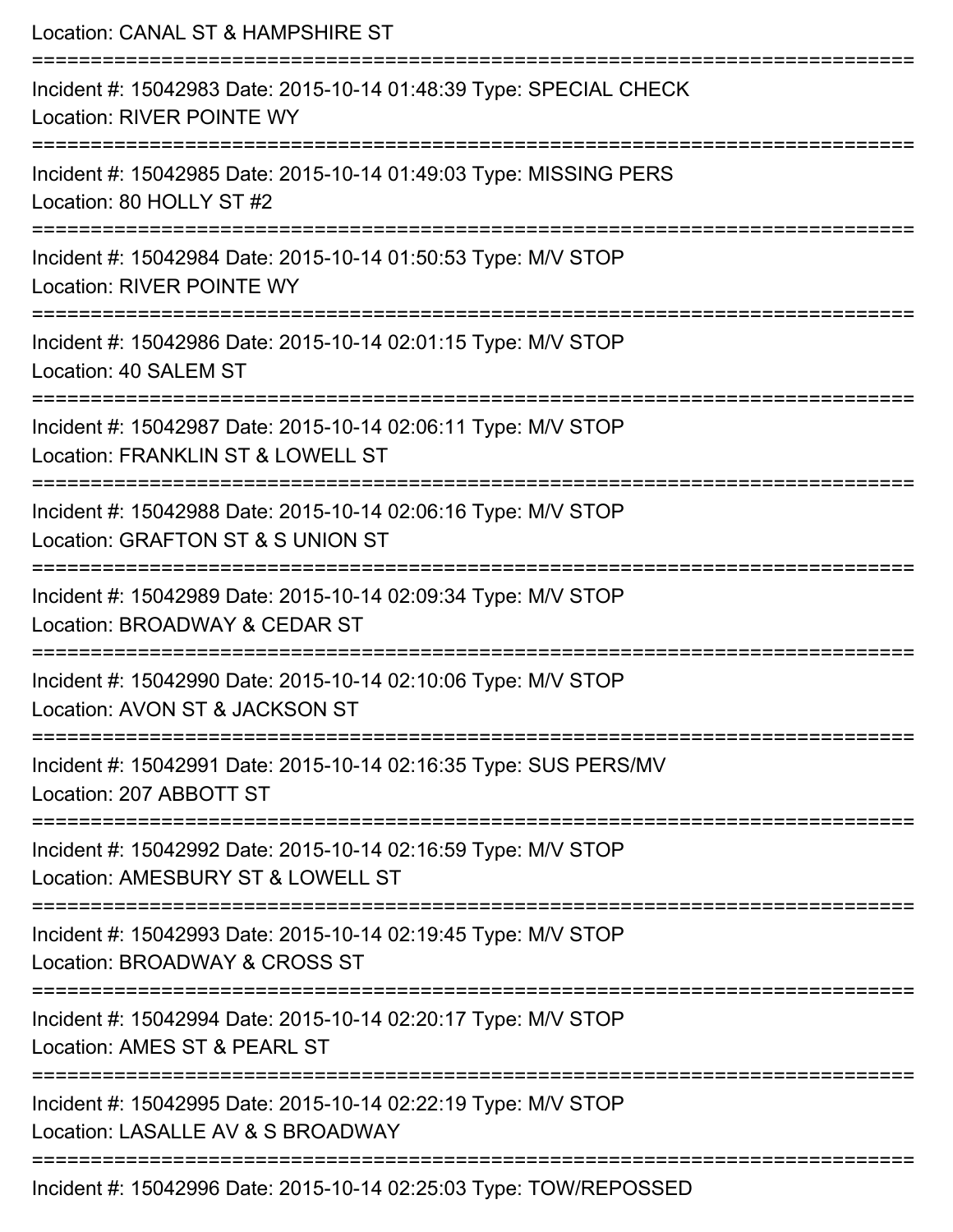| Incident #: 15042997 Date: 2015-10-14 02:26:32 Type: M/V STOP<br>Location: 15 UNION ST                  |
|---------------------------------------------------------------------------------------------------------|
| Incident #: 15042998 Date: 2015-10-14 02:27:20 Type: M/V STOP<br>Location: BAILEY ST & SHAWSHEEN RD     |
| Incident #: 15042999 Date: 2015-10-14 02:28:25 Type: M/V STOP<br>Location: HAVERHILL ST & MAY ST        |
| Incident #: 15043000 Date: 2015-10-14 02:33:55 Type: M/V STOP<br>Location: S UNION ST & WINTHROP AV     |
| Incident #: 15043001 Date: 2015-10-14 02:36:09 Type: M/V STOP<br>Location: E HAVERHILL ST & PROSPECT ST |
| Incident #: 15043002 Date: 2015-10-14 02:38:07 Type: M/V STOP<br>Location: BROOK ST & UNION ST          |
| Incident #: 15043003 Date: 2015-10-14 02:44:35 Type: M/V STOP<br>Location: S UNION ST & WINTHROP AV     |
| Incident #: 15043004 Date: 2015-10-14 02:45:26 Type: M/V STOP<br>Location: HIGH ST & PLATT ST           |
| Incident #: 15043005 Date: 2015-10-14 02:55:46 Type: M/V STOP<br>Location: HAVERHILL ST & RESERVOIR ST  |
| Incident #: 15043006 Date: 2015-10-14 02:56:15 Type: M/V STOP<br>Location: FERRY ST & PROSPECT ST       |
| Incident #: 15043007 Date: 2015-10-14 02:57:25 Type: M/V STOP<br>Location: S UNION ST & WINTHROP AV     |
| Incident #: 15043008 Date: 2015-10-14 03:02:14 Type: M/V STOP<br>Location: GRAFTON ST & WINTHROP AV     |
| Incident #: 15043009 Date: 2015-10-14 03:10:54 Type: M/V STOP<br>Location: ANDOVER ST & BEACON AV       |
| Incident #: 15043010 Date: 2015-10-14 03:52:45 Type: MEDIC SUPPORT                                      |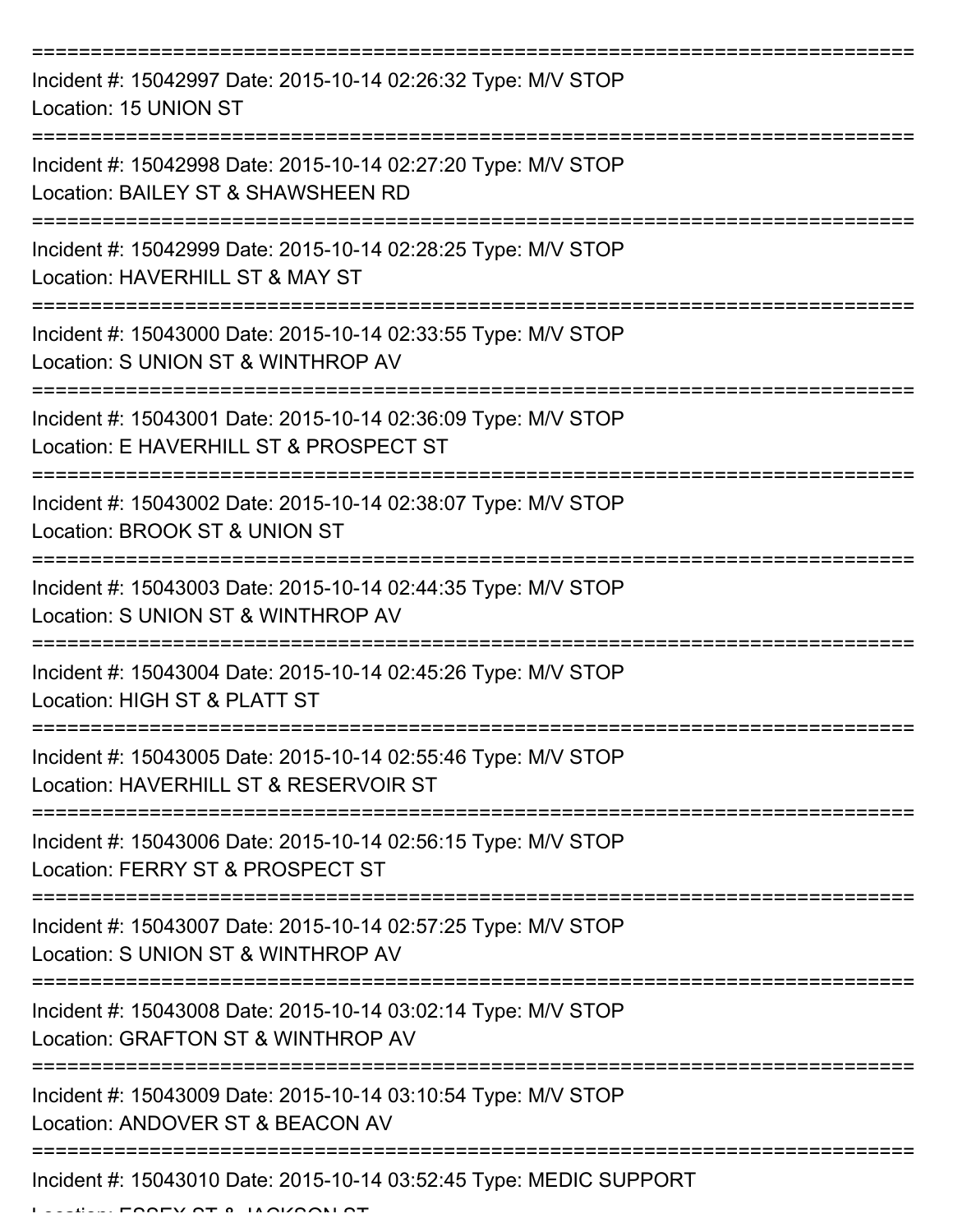| Incident #: 15043011 Date: 2015-10-14 05:42:51 Type: SUS PERS/MV<br>Location: 87 NEWBURY ST                                        |
|------------------------------------------------------------------------------------------------------------------------------------|
| Incident #: 15043012 Date: 2015-10-14 06:47:33 Type: MEDIC SUPPORT<br>Location: 53 BRADFORD ST                                     |
| Incident #: 15043013 Date: 2015-10-14 06:48:36 Type: ALARMS<br>Location: NISSAN / 1 COMMONWEALTH DR                                |
| Incident #: 15043015 Date: 2015-10-14 06:52:49 Type: M/V STOP<br>Location: BROADWAY & HAVERHILL ST                                 |
| Incident #: 15043014 Date: 2015-10-14 07:02:17 Type: DISTURBANCE<br>Location: 192 UNION ST FL 3                                    |
| ===================================<br>Incident #: 15043016 Date: 2015-10-14 07:05:37 Type: MV/BLOCKING<br>Location: 87 NEWBURY ST |
| Incident #: 15043017 Date: 2015-10-14 07:07:17 Type: PARK & WALK<br>Location: BROADWAY & HAVERHILL ST                              |
| Incident #: 15043018 Date: 2015-10-14 07:07:18 Type: SUS PERS/MV<br>Location: 26 INMAN ST                                          |
| Incident #: 15043019 Date: 2015-10-14 07:38:14 Type: TOW OF M/V<br>Location: 369 HAVERHILL ST                                      |
| Incident #: 15043020 Date: 2015-10-14 08:04:14 Type: A&B PAST<br>Location: LEONARD SCHOOL / 60 ALLEN ST                            |
| Incident #: 15043021 Date: 2015-10-14 08:08:44 Type: ALARMS<br>Location: SUPER MAS INC. / 775 ESSEX ST                             |
| Incident #: 15043022 Date: 2015-10-14 08:14:11 Type: MEDIC SUPPORT<br>Location: 151 WHITE ST FL 2                                  |
| Incident #: 15043023 Date: 2015-10-14 08:16:57 Type: ASSSIT OTHER PD<br>Location: 30 HOLLY ST                                      |
| Incident #: 15043024 Date: 2015-10-14 08:22:10 Type: TRANSPORT                                                                     |

Location: LOWELL JUNN D/LL/ null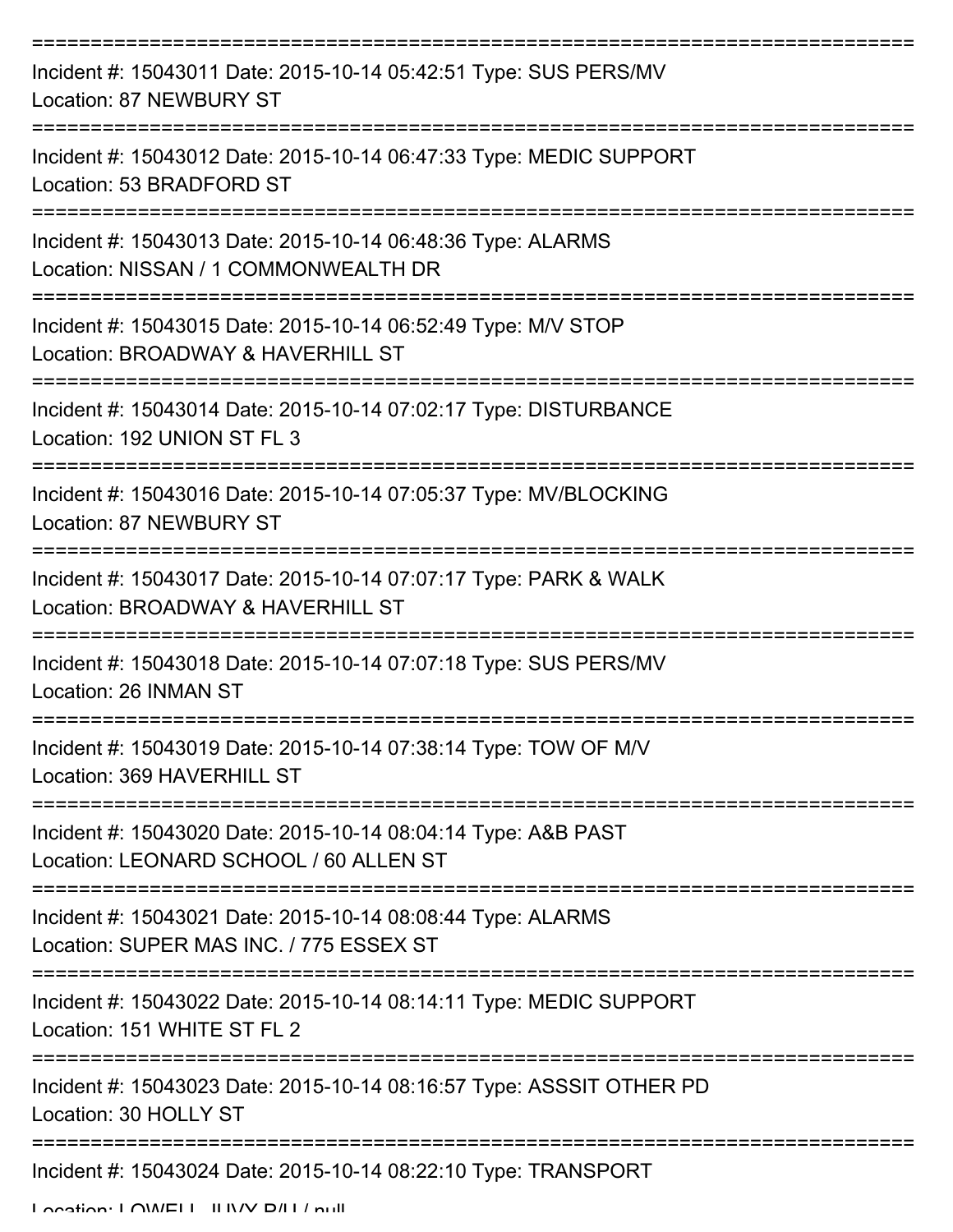| Incident #: 15043025 Date: 2015-10-14 08:22:28 Type: SUS PERS/MV<br>Location: WINTHROP AV                   |
|-------------------------------------------------------------------------------------------------------------|
| Incident #: 15043026 Date: 2015-10-14 08:44:33 Type: AUTO ACC/NO PI<br><b>Location: MERRIMACK ST</b>        |
| Incident #: 15043027 Date: 2015-10-14 08:49:08 Type: ANIMAL COMPL<br>Location: 98 GLENN ST                  |
| Incident #: 15043028 Date: 2015-10-14 09:10:18 Type: FRAUD<br>Location: 851 ESSEX ST                        |
| ==================<br>Incident #: 15043029 Date: 2015-10-14 09:52:36 Type: M/V STOP<br>Location: 20 KNOX ST |
| Incident #: 15043030 Date: 2015-10-14 09:54:10 Type: AUTO ACC/NO PI<br>Location: CROSS ST & HAMPSHIRE ST    |
| Incident #: 15043031 Date: 2015-10-14 09:59:20 Type: TOW OF M/V<br>Location: E HAVERHILL ST & HIGH ST       |
| Incident #: 15043032 Date: 2015-10-14 10:03:58 Type: SUS PERS/MV<br>Location: 48 WASHINGTON ST              |
| Incident #: 15043033 Date: 2015-10-14 10:04:16 Type: 209A/SERVE<br>Location: 70 N PARISH RD                 |
| Incident #: 15043034 Date: 2015-10-14 10:21:16 Type: INVEST CONT<br>Location: 80 BODWELL ST                 |
| Incident #: 15043035 Date: 2015-10-14 10:21:55 Type: INVESTIGATION<br>Location: 78 WARWICK ST               |
| Incident #: 15043036 Date: 2015-10-14 10:35:52 Type: MAL DAMAGE<br>Location: 49 HAVERHILL ST                |
| Incident #: 15043037 Date: 2015-10-14 10:48:09 Type: GENERAL SERV<br><b>Location: 9 MERRIMACK VIEW CT</b>   |
| Incident #: 15043038 Date: 2015-10-14 10:51:24 Type: M/V STOP<br>Location: GORHAM ST & S BROADWAY           |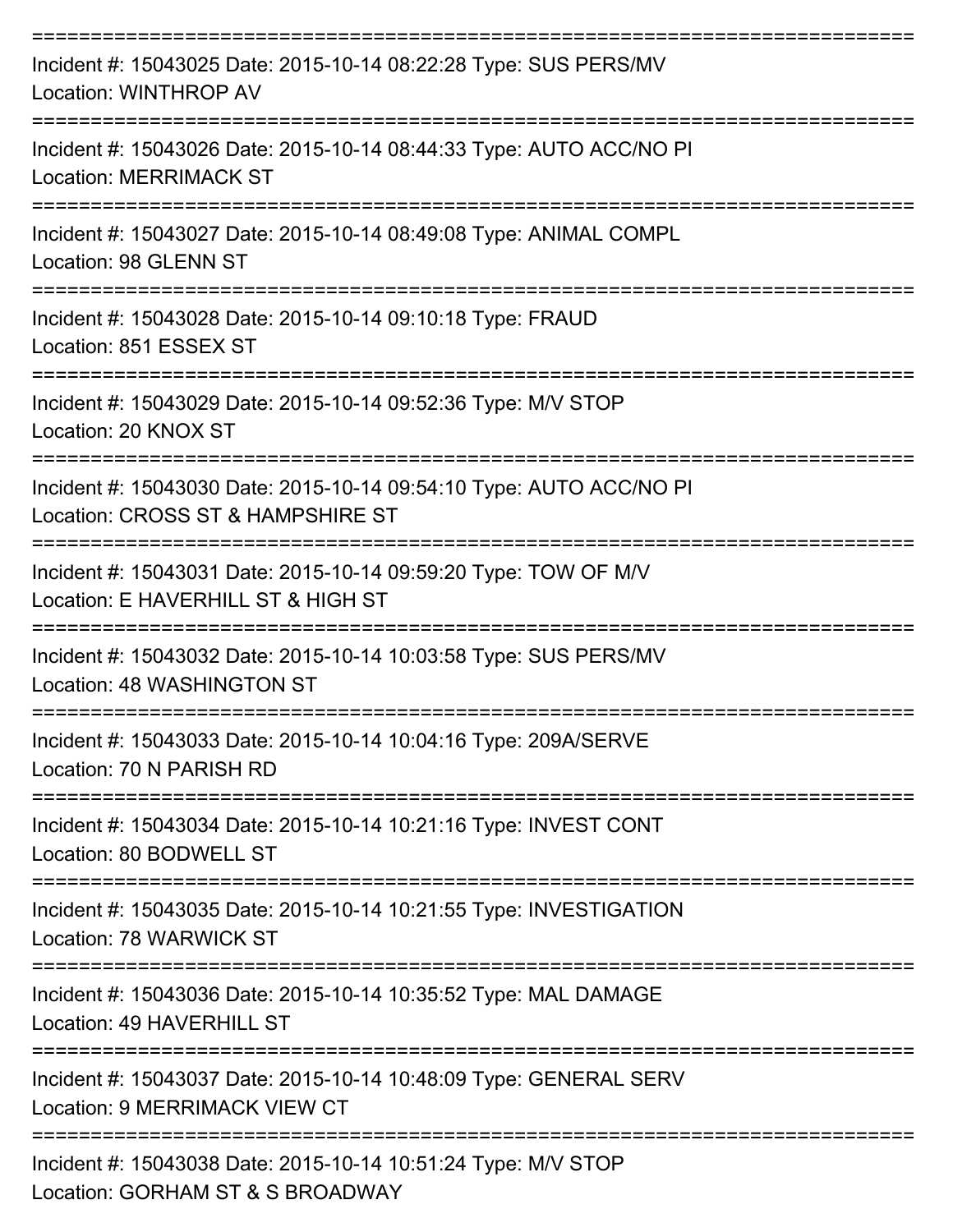| Incident #: 15043039 Date: 2015-10-14 10:55:15 Type: M/V STOP<br>Location: MERRIMACK ST & TEMPLE ST                                          |
|----------------------------------------------------------------------------------------------------------------------------------------------|
| :=========================<br>Incident #: 15043040 Date: 2015-10-14 11:03:36 Type: ALARM/BURG<br>Location: 115 BENNINGTON ST                 |
| Incident #: 15043041 Date: 2015-10-14 11:08:50 Type: DISTURBANCE<br>Location: 439 RIVERSIDE DR<br>====================================       |
| Incident #: 15043042 Date: 2015-10-14 11:12:27 Type: MEDIC SUPPORT<br>Location: CONTANZA MARKET / 76 BENNINGTON ST<br>====================== |
| Incident #: 15043043 Date: 2015-10-14 11:20:09 Type: INVESTIGATION<br>Location: 146 MYRTLE ST                                                |
| Incident #: 15043045 Date: 2015-10-14 11:21:47 Type: DISTURBANCE<br>Location: 108 WALNUT ST                                                  |
| Incident #: 15043044 Date: 2015-10-14 11:21:48 Type: SPECIAL CHECK<br>Location: 220 S BROADWAY                                               |
| Incident #: 15043046 Date: 2015-10-14 11:32:27 Type: AUTO ACC/NO PI<br>Location: ALDER ST & HAMPSHIRE ST                                     |
| Incident #: 15043047 Date: 2015-10-14 11:44:17 Type: M/V STOP<br>Location: GORHAM ST & S BROADWAY                                            |
| Incident #: 15043048 Date: 2015-10-14 11:46:59 Type: GENERAL SERV<br>Location: 214 WALNUT ST                                                 |
| Incident #: 15043049 Date: 2015-10-14 11:48:20 Type: INVESTIGATION<br>Location: 270 HAVERHILL ST                                             |
| Incident #: 15043050 Date: 2015-10-14 11:59:14 Type: FRAUD<br>Location: 9A STEVENS ST                                                        |
| Incident #: 15043051 Date: 2015-10-14 12:00:11 Type: SUS PERS/MV<br><b>Location: JACKSON TER</b>                                             |
| Incident #: 15043052 Date: 2015-10-14 12:00:44 Type: M/V STOP<br>Location: 301 MERRIMACK ST                                                  |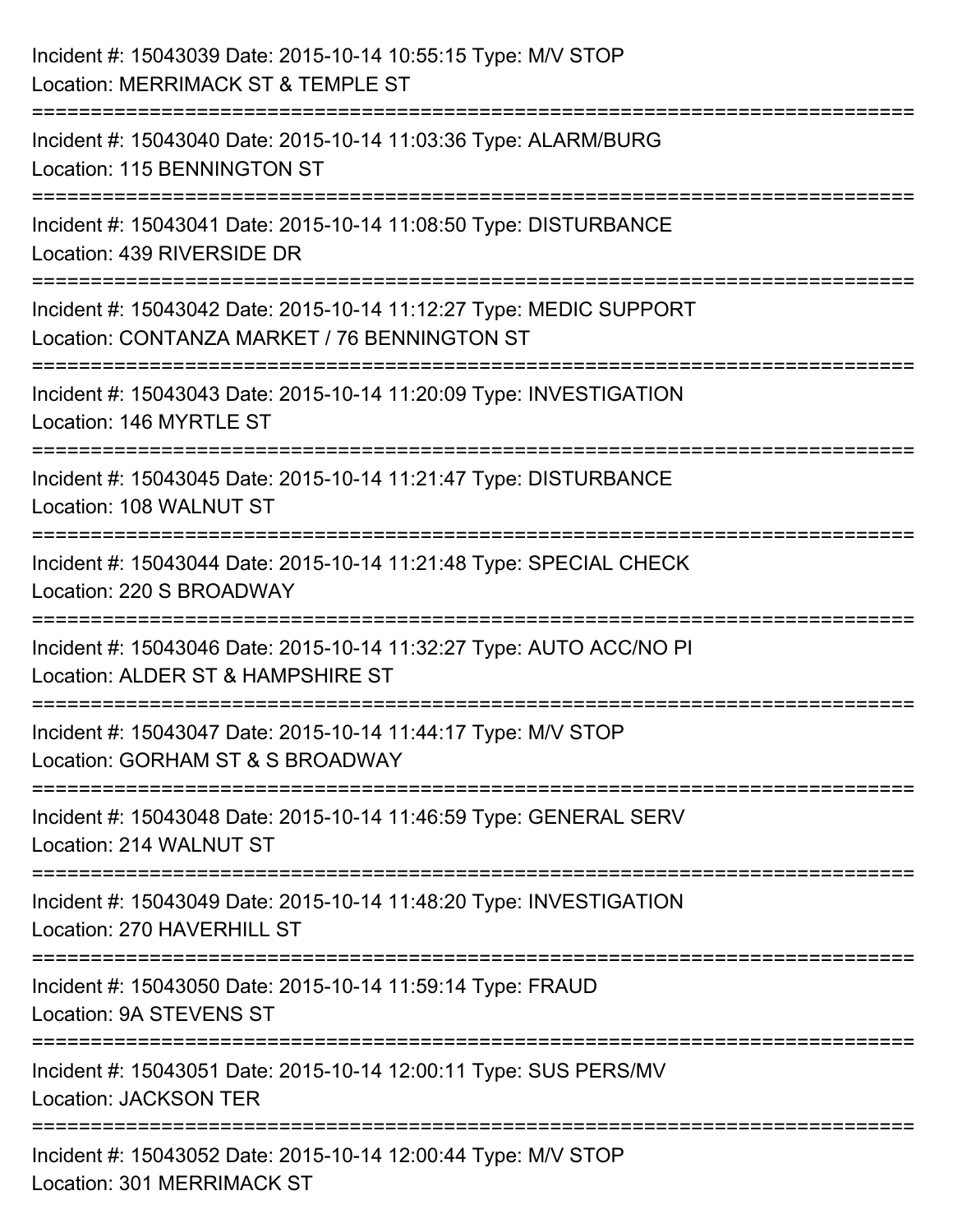| Incident #: 15043053 Date: 2015-10-14 12:02:54 Type: ASSIST FIRE<br>Location: MARKET ST & PARKER ST                        |
|----------------------------------------------------------------------------------------------------------------------------|
| Incident #: 15043054 Date: 2015-10-14 12:03:31 Type: 209A/SERVE<br>Location: 501 ANDOVER ST                                |
| Incident #: 15043055 Date: 2015-10-14 12:04:20 Type: 209A/SERVE<br>Location: 38 WARWICK ST                                 |
| Incident #: 15043056 Date: 2015-10-14 12:07:11 Type: AUTO ACC/NO PI<br>Location: AUBURN ST & HAMPSHIRE ST                  |
| Incident #: 15043057 Date: 2015-10-14 12:13:03 Type: AUTO ACC/NO PI<br><b>Location: 280 MERRIMACK ST</b>                   |
| Incident #: 15043058 Date: 2015-10-14 12:36:00 Type: 209A/SERVE<br>Location: 47 TRENTON ST #3                              |
| Incident #: 15043059 Date: 2015-10-14 12:36:05 Type: SHOTS FIRED<br>Location: HAVERHILL ST & MORTON ST                     |
| Incident #: 15043060 Date: 2015-10-14 12:46:02 Type: ALARM/BURG<br>Location: 345 HAMPSHIRE ST FL 1ST                       |
| Incident #: 15043061 Date: 2015-10-14 12:46:16 Type: M/V STOP<br>Location: MERRIMACK ST & S BROADWAY                       |
| Incident #: 15043062 Date: 2015-10-14 12:52:02 Type: RECOV/STOL/MV<br>Location: 29 MORTON ST                               |
| Incident #: 15043063 Date: 2015-10-14 13:10:12 Type: SUS PERS/MV<br>Location: BENNINGTON ST & FERN ST                      |
| Incident #: 15043064 Date: 2015-10-14 13:10:27 Type: MEDIC SUPPORT<br>Location: 5 JACKSON CT<br>-------------------------- |
| Incident #: 15043065 Date: 2015-10-14 13:17:21 Type: SHOPLIFTING<br>Location: CVS PHARMACY / 266 BROADWAY                  |
| Incident #: 15043066 Date: 2015-10-14 13:18:38 Type: A&B D/W/ PROG<br>Location: 177 BAILEY ST                              |

===========================================================================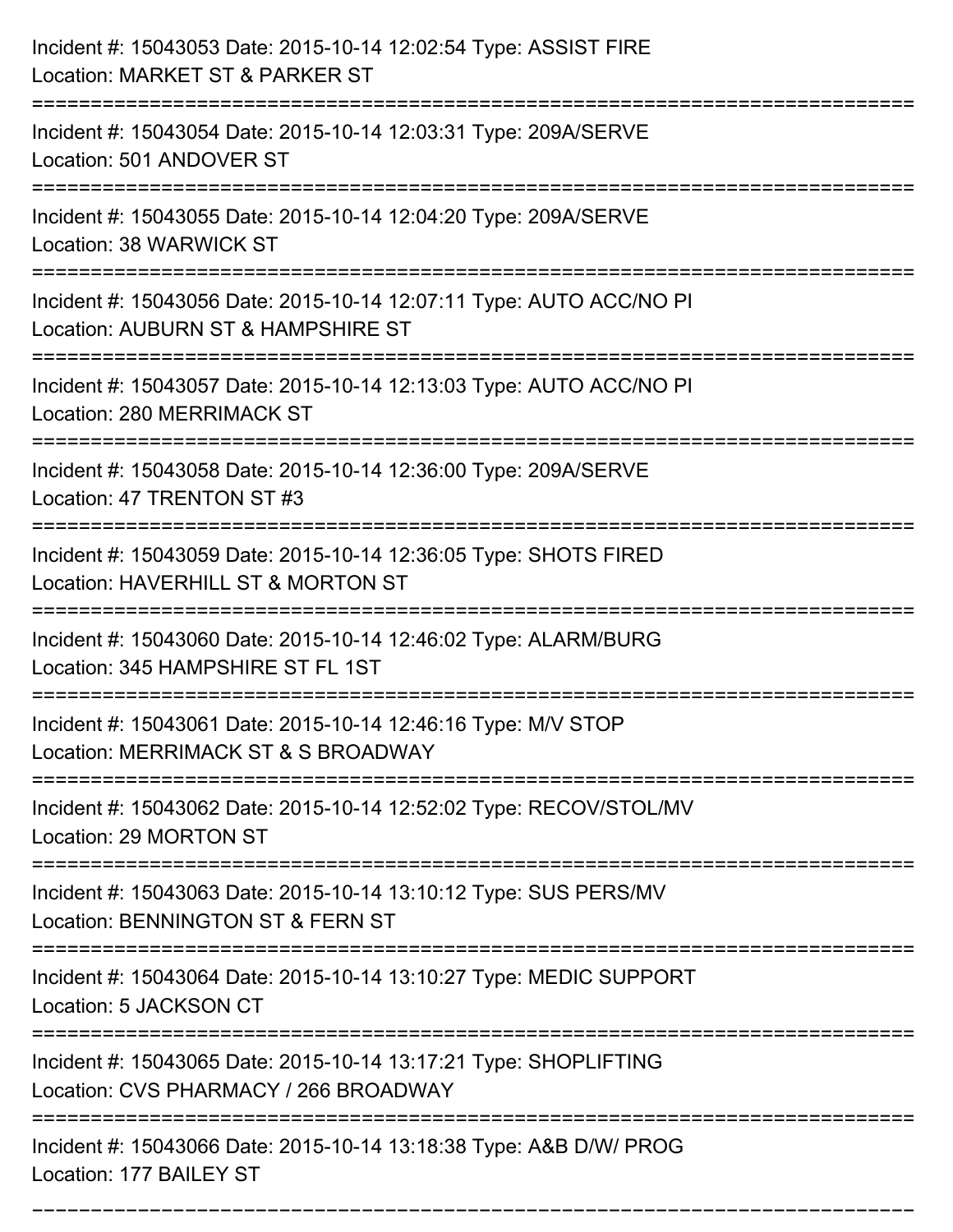| Location: WALGREENS / 135 BROADWAY<br>Location: MARBLE AV & WATER ST<br>=============================<br>Location: 93 WHITE ST<br>Location: 3 GARFIELD ST<br>====================<br>Incident #: 15043076 Date: 2015-10-14 14:54:21 Type: NEIGHBOR PROB<br>Location: 103 HOWARD ST<br>Location: 205 BROADWAY<br>Location: BERESFORD ST & FROST DR | Incident #: 15043068 Date: 2015-10-14 13:33:13 Type: SUS PERS/MV<br><b>Location: MARSTON</b>             |
|---------------------------------------------------------------------------------------------------------------------------------------------------------------------------------------------------------------------------------------------------------------------------------------------------------------------------------------------------|----------------------------------------------------------------------------------------------------------|
|                                                                                                                                                                                                                                                                                                                                                   | Incident #: 15043067 Date: 2015-10-14 13:33:26 Type: THREATS<br>Location: 57 JACKSON ST                  |
|                                                                                                                                                                                                                                                                                                                                                   | Incident #: 15043069 Date: 2015-10-14 13:37:29 Type: DRUG VIO<br>Location: BROADWAY & KIRK ST (METHUEN)  |
|                                                                                                                                                                                                                                                                                                                                                   | Incident #: 15043070 Date: 2015-10-14 13:45:46 Type: SHOPLIFTING                                         |
|                                                                                                                                                                                                                                                                                                                                                   | Incident #: 15043071 Date: 2015-10-14 14:07:17 Type: TOW OF M/V                                          |
|                                                                                                                                                                                                                                                                                                                                                   | Incident #: 15043072 Date: 2015-10-14 14:13:01 Type: 209A/SERVE                                          |
|                                                                                                                                                                                                                                                                                                                                                   | Incident #: 15043073 Date: 2015-10-14 14:15:41 Type: LARCENY/PAST<br>Location: 29 WILLOW ST              |
|                                                                                                                                                                                                                                                                                                                                                   | Incident #: 15043074 Date: 2015-10-14 14:28:36 Type: ALARM/BURG                                          |
|                                                                                                                                                                                                                                                                                                                                                   | Incident #: 15043075 Date: 2015-10-14 14:29:56 Type: NEIGHBOR PROB<br>Location: 120 MYRTLE ST            |
|                                                                                                                                                                                                                                                                                                                                                   | Location: 120 MYRTLE ST                                                                                  |
|                                                                                                                                                                                                                                                                                                                                                   | Incident #: 15043077 Date: 2015-10-14 15:03:00 Type: HIT & RUN M/V                                       |
|                                                                                                                                                                                                                                                                                                                                                   | Incident #: 15043078 Date: 2015-10-14 15:13:29 Type: AUTO ACC/NO PI<br>Location: BROADWAY & HAVERHILL ST |
|                                                                                                                                                                                                                                                                                                                                                   | Incident #: 15043079 Date: 2015-10-14 15:15:39 Type: DRUG VIO                                            |
|                                                                                                                                                                                                                                                                                                                                                   | Incident #: 15043080 Date: 2015-10-14 15:20:53 Type: HIT & RUN M/V                                       |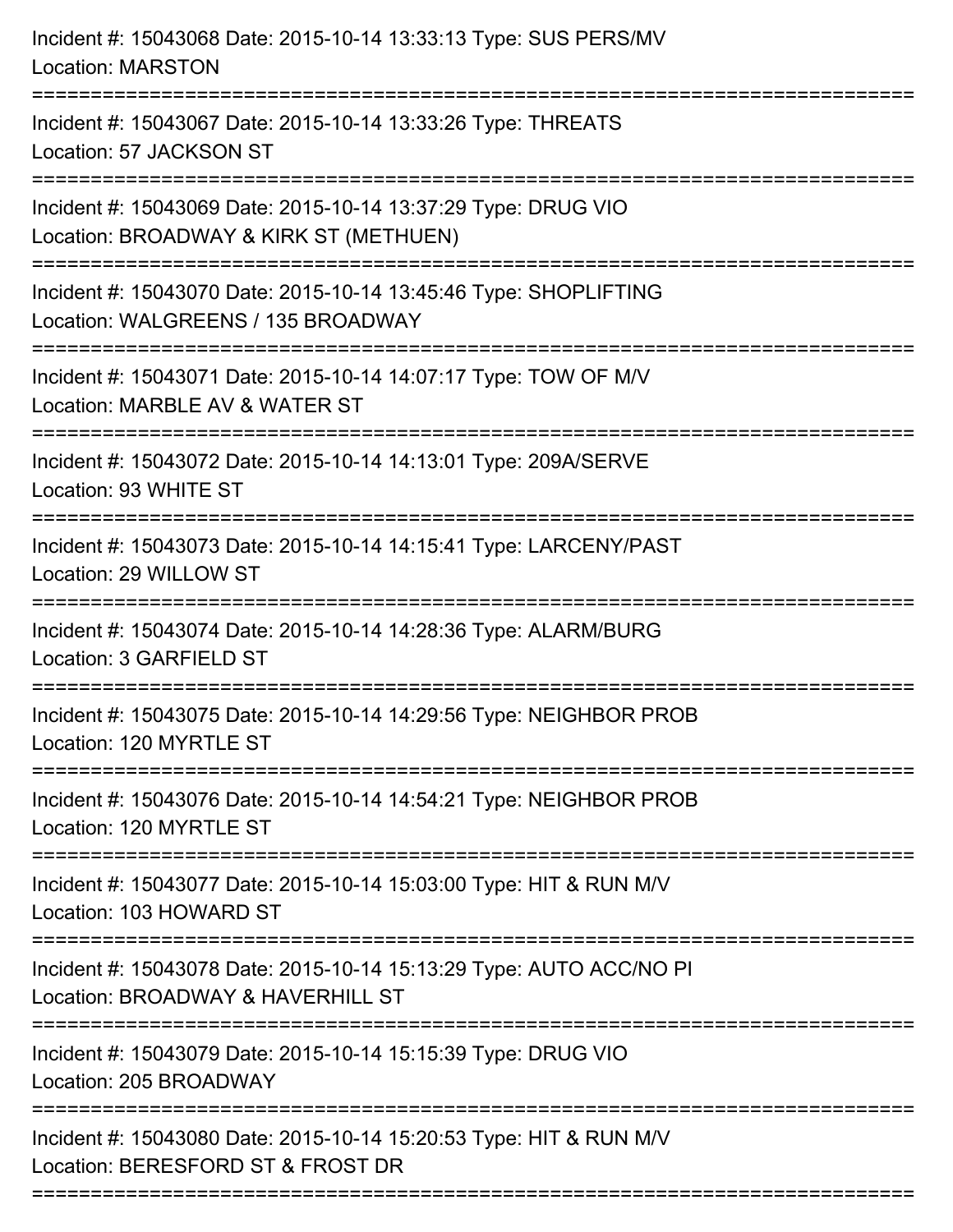| Location: FRIENDLYS RESTAURANT / 227 WINTHROP AV<br>:====================                                                   |
|-----------------------------------------------------------------------------------------------------------------------------|
| Incident #: 15043081 Date: 2015-10-14 15:35:07 Type: MAL DAMAGE<br>Location: 343 ESSEX ST<br>------------------------------ |
| Incident #: 15043083 Date: 2015-10-14 15:42:06 Type: SUS PERS/MV<br>Location: 55 WOODLAND ST                                |
| Incident #: 15043084 Date: 2015-10-14 15:50:00 Type: ANIMAL COMPL<br>Location: 31 BRUCE ST                                  |
| Incident #: 15043085 Date: 2015-10-14 15:52:11 Type: LARCENY/PAST<br>Location: 84 HOWARD ST                                 |
| Incident #: 15043086 Date: 2015-10-14 15:54:56 Type: SUS PERS/MV<br>Location: ANDOVER ST & BROOKFIELD ST                    |
| Incident #: 15043087 Date: 2015-10-14 16:13:18 Type: ALARM/BURG<br>Location: LARRY'S SERVICE STATION / 665 HAVERHILL ST     |
| Incident #: 15043088 Date: 2015-10-14 16:16:39 Type: A&B D/W/ PROG<br>Location: LA ESQUINA DEL SABOR / 39 MANCHESTER ST     |
| Incident #: 15043090 Date: 2015-10-14 16:19:10 Type: FRAUD<br>Location: 317 SALEM ST                                        |
| Incident #: 15043089 Date: 2015-10-14 16:21:41 Type: AUTO ACC/NO PI<br>Location: LITTLE SPROUT / 354 MERRIMACK ST           |
| Incident #: 15043091 Date: 2015-10-14 16:33:02 Type: WOMAN DOWN<br>Location: 19 WINTER ST                                   |
| Incident #: 15043093 Date: 2015-10-14 16:38:23 Type: MISSING PERS<br>Location: 233 HAVERHILL ST                             |
| Incident #: 15043092 Date: 2015-10-14 16:41:05 Type: DOMESTIC/PROG<br>Location: 245 BROADWAY #15                            |
| Incident #: 15043094 Date: 2015-10-14 16:52:08 Type: DOMESTIC/PROG<br>Location: SPEEDWAY / 635 BROADWAY                     |
|                                                                                                                             |

Incident #: 15043095 Date: 2015 10 14 16:53:05 Type: ASSIST FIRE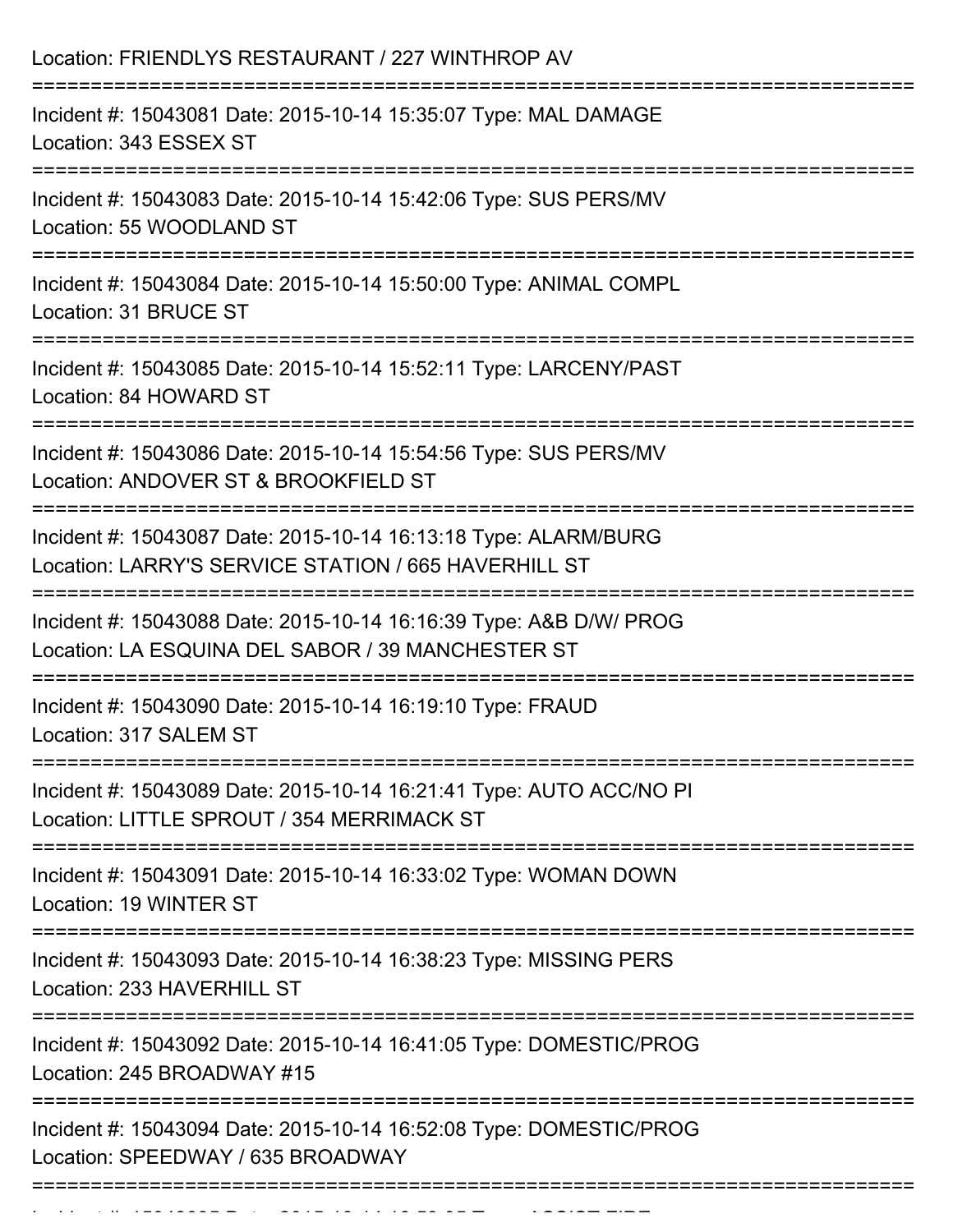Location: 14 HALLENAN AV

| Incident #: 15043096 Date: 2015-10-14 16:58:26 Type: MEDIC SUPPORT<br>Location: SOUTH LAWRENCE EAST SCHOOL / 165 CRAWFORD ST |
|------------------------------------------------------------------------------------------------------------------------------|
| Incident #: 15043097 Date: 2015-10-14 17:17:14 Type: AUTO ACC/NO PI<br>Location: MARKET BASKET / 700 ESSEX ST                |
| Incident #: 15043098 Date: 2015-10-14 17:23:04 Type: AUTO ACC/NO PI<br>Location: AMES ST & HAVERHILL ST                      |
| Incident #: 15043099 Date: 2015-10-14 17:33:26 Type: M/V STOP<br>Location: 83 CROSS ST                                       |
| Incident #: 15043100 Date: 2015-10-14 17:34:29 Type: DISTURBANCE<br>Location: 198 ESSEX ST                                   |
| Incident #: 15043101 Date: 2015-10-14 17:56:36 Type: SELECTIVE ENF<br>Location: SOUTH ST & WEDGEWOOD RD                      |
| Incident #: 15043102 Date: 2015-10-14 17:58:10 Type: M/V STOP<br>Location: BROADWAY & LOWELL ST                              |
| Incident #: 15043103 Date: 2015-10-14 18:06:10 Type: BUILDING CHK<br>Location: 12 METHUEN ST                                 |
| Incident #: 15043104 Date: 2015-10-14 18:21:12 Type: GENERAL SERV<br>Location: 17 POPLAR ST FL 1<br>-------------            |
| Incident #: 15043105 Date: 2015-10-14 18:25:49 Type: IDENTITY THEFT<br>Location: 138 MARSTON ST                              |
| Incident #: 15043106 Date: 2015-10-14 18:40:50 Type: INVEST CONT<br>Location: 679 ESSEX ST #1-4                              |
| Incident #: 15043107 Date: 2015-10-14 18:47:22 Type: AUTO ACC/PED<br>Location: LOWELL ST & MILTON ST                         |
| Incident #: 15043108 Date: 2015-10-14 18:54:14 Type: MV/BLOCKING<br>Location: CENTRAL CATHOLIC / 300 HAMPSHIRE ST            |
|                                                                                                                              |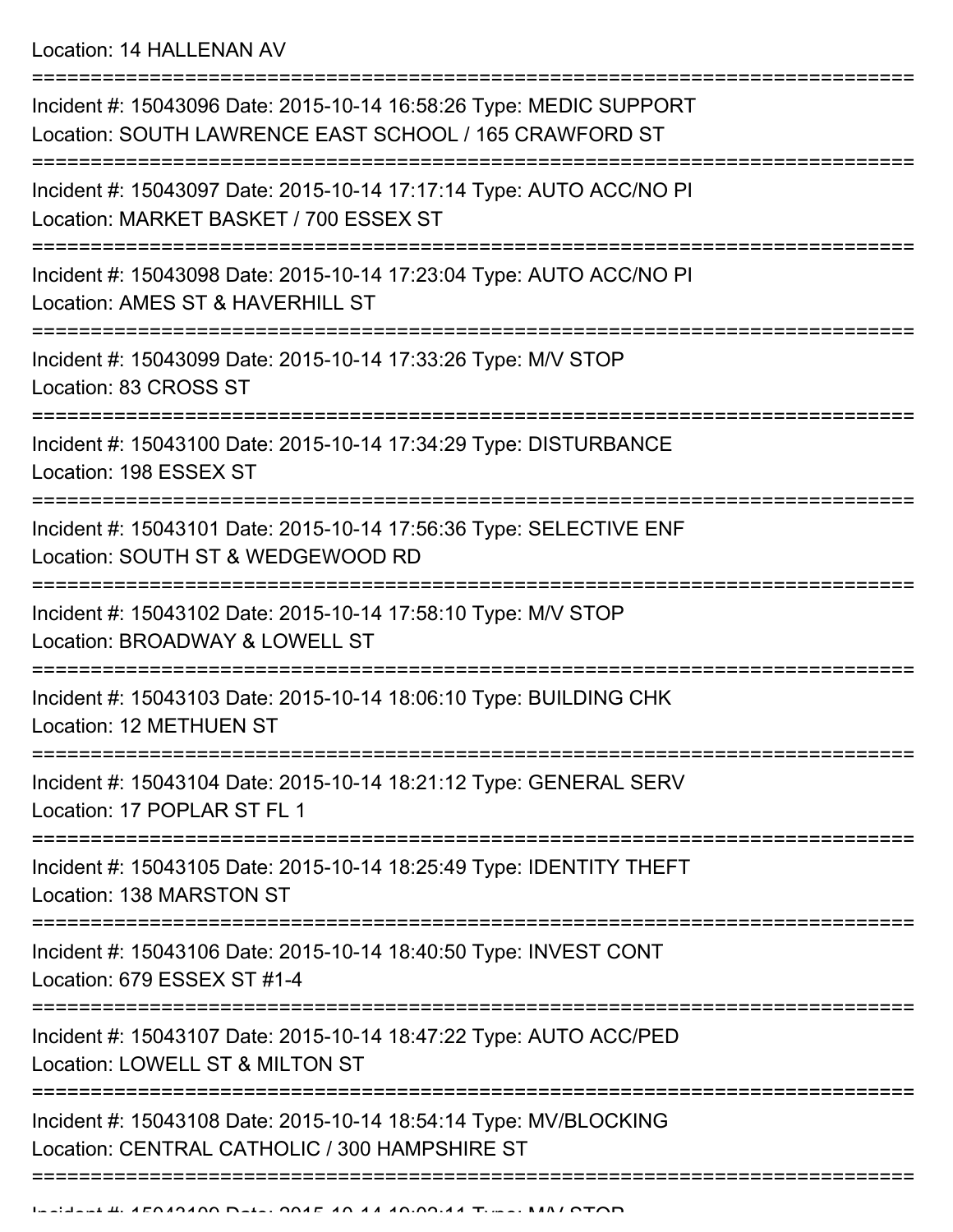Location: 65 SARGENT ST =========================================================================== Incident #: 15043110 Date: 2015-10-14 19:07:26 Type: MEDIC SUPPORT Location: 39 E PLATT ST =========================================================================== Incident #: 15043112 Date: 2015-10-14 19:20:43 Type: SUS PERS/MV Location: HAMPSHIRE ST & LOWELL ST =========================================================================== Incident #: 15043111 Date: 2015-10-14 19:20:49 Type: HIT & RUN M/V Location: LAWRENCE HIGH SCHOOL / 233 HAVERHILL ST =========================================================================== Incident #: 15043113 Date: 2015-10-14 19:21:49 Type: FIGHT Location: 133 ESSEX ST =========================================================================== Incident #: 15043114 Date: 2015-10-14 19:35:31 Type: M/V STOP Location: MARKET ST & S UNION ST =========================================================================== Incident #: 15043115 Date: 2015-10-14 19:38:16 Type: M/V STOP Location: HAVERHILL ST & NEWBURY ST =========================================================================== Incident #: 15043116 Date: 2015-10-14 19:48:54 Type: M/V STOP Location: 21 E HAVERHILL ST =========================================================================== Incident #: 15043117 Date: 2015-10-14 19:54:23 Type: M/V STOP Location: CAMBRIDGE ST & WINTHROP AV =========================================================================== Incident #: 15043118 Date: 2015-10-14 19:55:27 Type: M/V STOP Location: SOUTH ST & WEDGEWOOD RD =========================================================================== Incident #: 15043119 Date: 2015-10-14 19:56:26 Type: M/V STOP Location: SOUTH ST & WEDGEWOOD RD =========================================================================== Incident #: 15043120 Date: 2015-10-14 19:57:20 Type: M/V STOP Location: SOUTH ST & WEDGEWOOD RD =========================================================================== Incident #: 15043121 Date: 2015-10-14 19:57:29 Type: INVEST CONT Location: 15 ELMWOOD ST =========================================================================== Incident #: 15043122 Date: 2015-10-14 19:58:04 Type: M/V STOP Location: SOUTH ST & WEDGEWOOD RD ===========================================================================

Incident #: 15043123 Date: 2015-10-14 19:58:55 Type: M/V STOP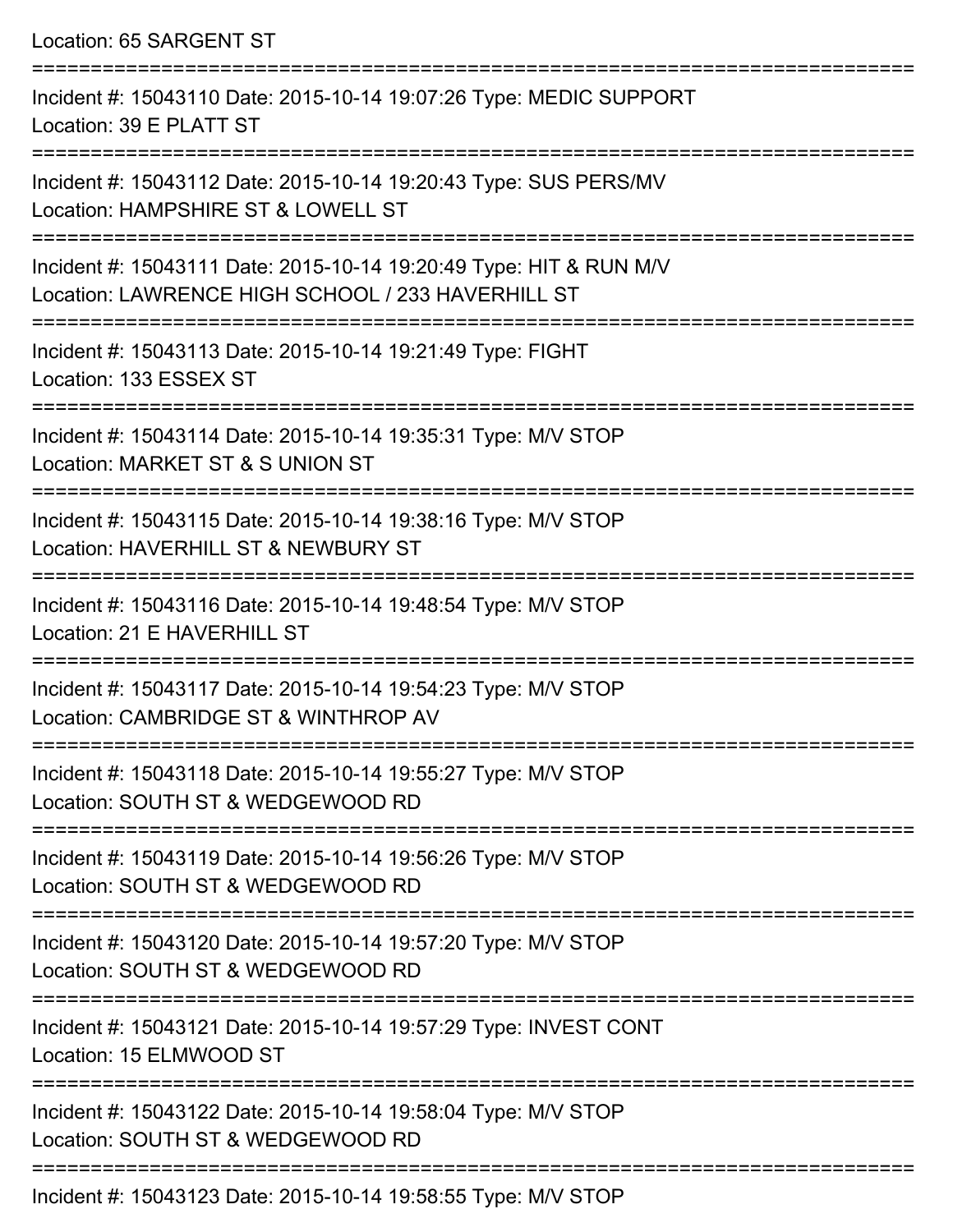| Incident #: 15043124 Date: 2015-10-14 19:59:35 Type: M/V STOP<br>Location: SOUTH ST & WEDGEWOOD RD            |
|---------------------------------------------------------------------------------------------------------------|
| Incident #: 15043126 Date: 2015-10-14 20:00:08 Type: MISSING PERS<br>Location: 16 BUSWELL ST                  |
| Incident #: 15043125 Date: 2015-10-14 20:00:41 Type: M/V STOP<br>Location: SOUTH ST & WEDGEWOOD RD            |
| Incident #: 15043127 Date: 2015-10-14 20:01:14 Type: M/V STOP<br>Location: SOUTH ST & WEDGEWOOD RD            |
| Incident #: 15043128 Date: 2015-10-14 20:02:36 Type: DK (DRUNK)<br>Location: 210 BROADWAY                     |
| Incident #: 15043129 Date: 2015-10-14 20:20:26 Type: M/V STOP<br>Location: 155 WEST ST                        |
| Incident #: 15043130 Date: 2015-10-14 20:31:02 Type: INVESTIGATION<br>Location: BROADWAY & LOWELL ST          |
| Incident #: 15043131 Date: 2015-10-14 20:35:13 Type: NEIGHBOR PROB<br>Location: 803 ESSEX ST FL 2             |
| Incident #: 15043132 Date: 2015-10-14 20:45:03 Type: INVESTIGATION<br>Location: 133 ESSEX ST #17              |
| Incident #: 15043133 Date: 2015-10-14 20:45:56 Type: GENERAL SERV<br>Location: 362 ESSEX ST #206 FL 2         |
| Incident #: 15043134 Date: 2015-10-14 21:00:35 Type: MAL DAMAGE<br>Location: 12 DALE ST                       |
| Incident #: 15043135 Date: 2015-10-14 21:22:24 Type: MAN DOWN<br>Location: CROWN FRIED CHICKEN / 205 BROADWAY |
| Incident #: 15043136 Date: 2015-10-14 21:28:39 Type: MAL DAMAGE<br>Location: 11 PHILLIPS ST                   |
| Incident #: 15043137 Date: 2015-10-14 21:31:35 Type: SUICIDE ATTEMPT                                          |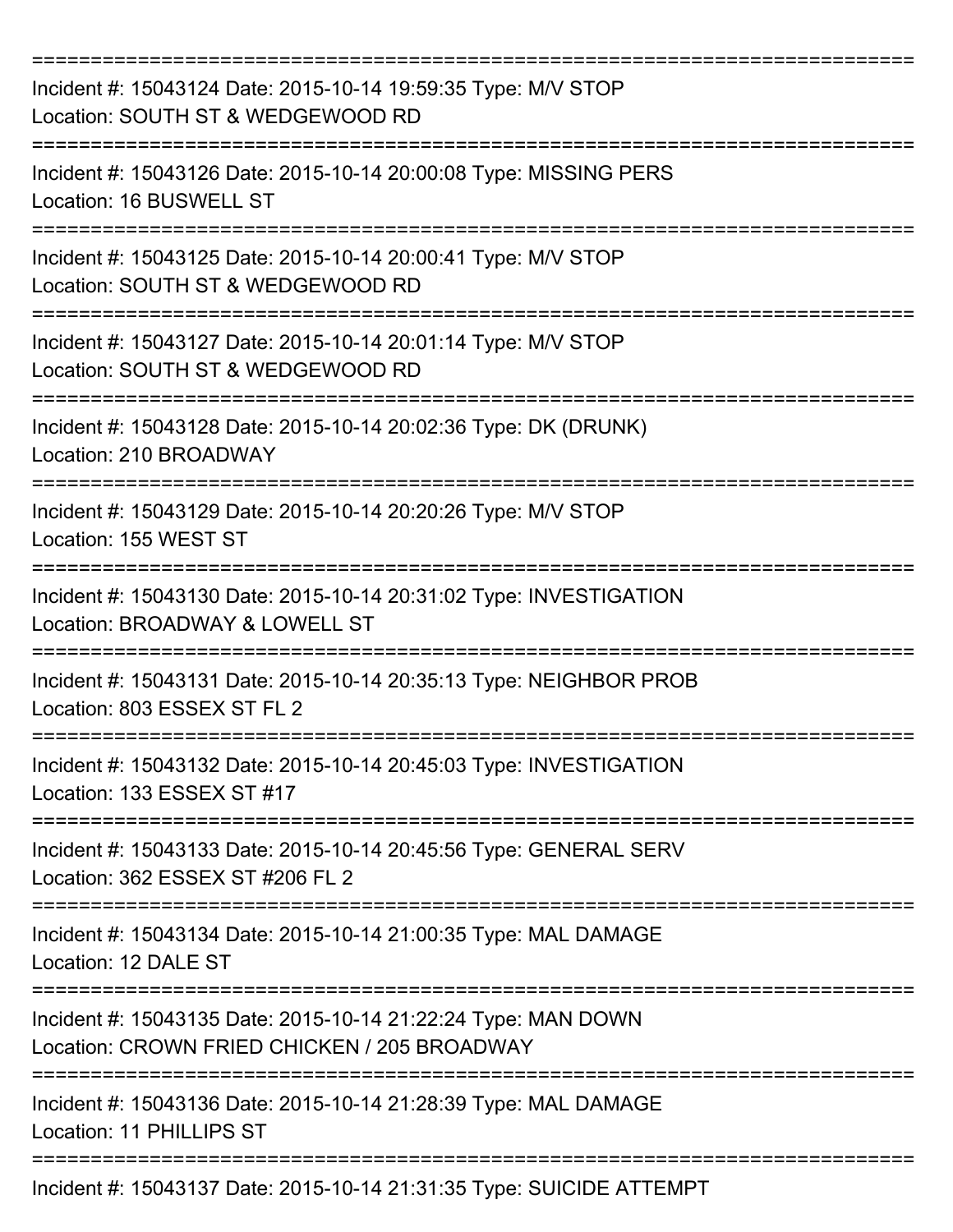| Incident #: 15043138 Date: 2015-10-14 21:37:07 Type: FIRE/MV<br><b>Location: CURRANT HILL RD</b>                |
|-----------------------------------------------------------------------------------------------------------------|
| Incident #: 15043139 Date: 2015-10-14 21:38:59 Type: B&E/MV/PAST<br>Location: ESSEX ST & HAMPSHIRE ST           |
| Incident #: 15043140 Date: 2015-10-14 21:59:20 Type: ALARM/BURG<br>Location: GRULLON RESIDENCE / 170 BAILEY ST  |
| Incident #: 15043141 Date: 2015-10-14 22:05:35 Type: ALARM/BURG<br>Location: GRACE EPISCOPAL / 198 GARDEN ST    |
| Incident #: 15043142 Date: 2015-10-14 22:17:48 Type: M/V STOP<br>Location: GARDEN ST & UNION ST                 |
| Incident #: 15043143 Date: 2015-10-14 22:24:41 Type: M/V STOP<br>Location: 133 ESSEX ST                         |
| Incident #: 15043144 Date: 2015-10-14 22:36:52 Type: THREATS<br>Location: 292 PROSPECT ST                       |
| ==========<br>Incident #: 15043145 Date: 2015-10-14 22:42:10 Type: M/V STOP<br>Location: MARKET ST & S UNION ST |
| Incident #: 15043146 Date: 2015-10-14 23:05:39 Type: M/V STOP<br>Location: BAY STATE RD & WATER ST              |
| Incident #: 15043147 Date: 2015-10-14 23:10:31 Type: WARRANT SERVE<br>Location: 101 BOXFORD ST                  |
| Incident #: 15043148 Date: 2015-10-14 23:18:31 Type: WOMAN DOWN<br>Location: E HAVERHILL ST & MARSTON ST        |
| Incident #: 15043149 Date: 2015-10-14 23:39:32 Type: ALARM/BURG<br>Location: GRULLON RESIDENCE / 170 BAILEY ST  |
| Incident #: 15043150 Date: 2015-10-14 23:56:32 Type: M/V STOP<br>Location: GARDEN ST & JACKSON ST               |
|                                                                                                                 |